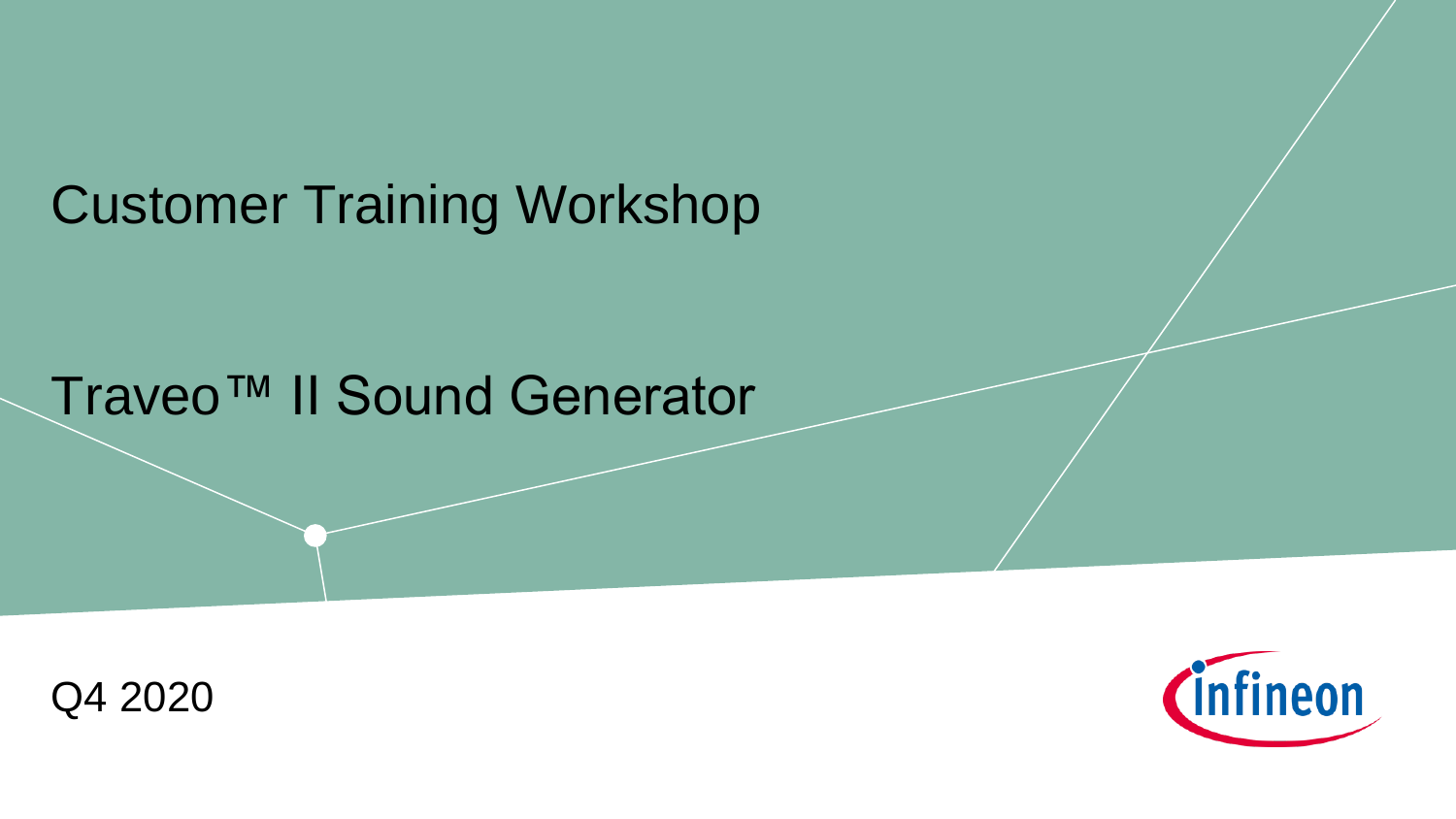

#### Target Products

› Target product list for this training material:

| <b>Family Category</b>        | Series | <b>Code Flash Memory Size</b> |
|-------------------------------|--------|-------------------------------|
| Traveo™ II Automotive Cluster | CYT3DL | Up to $4160KB$                |
| Traveo™ II Automotive Cluster | CYT4DN | Up to 6336KB                  |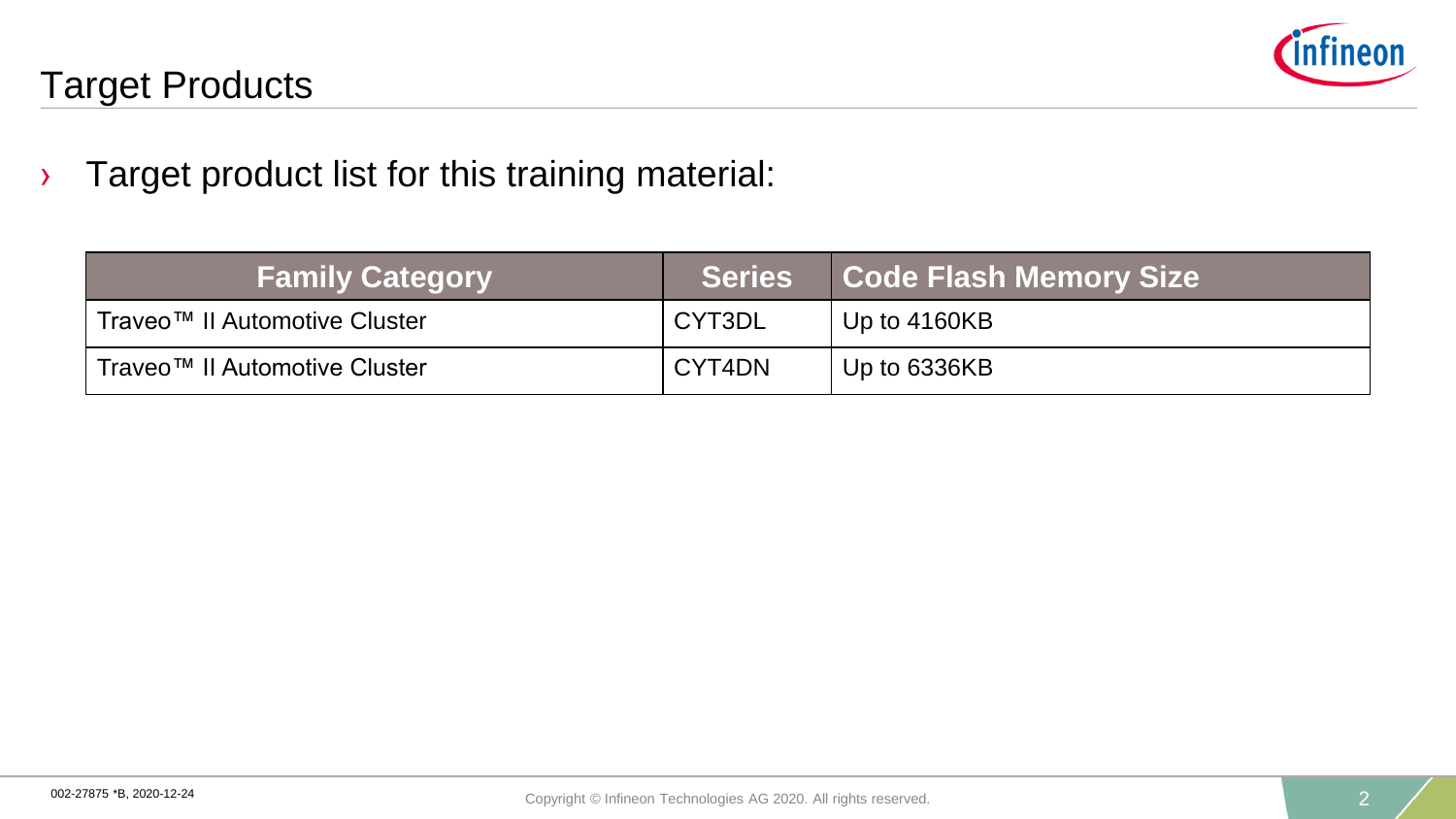

#### Introduction to Traveo II Cluster

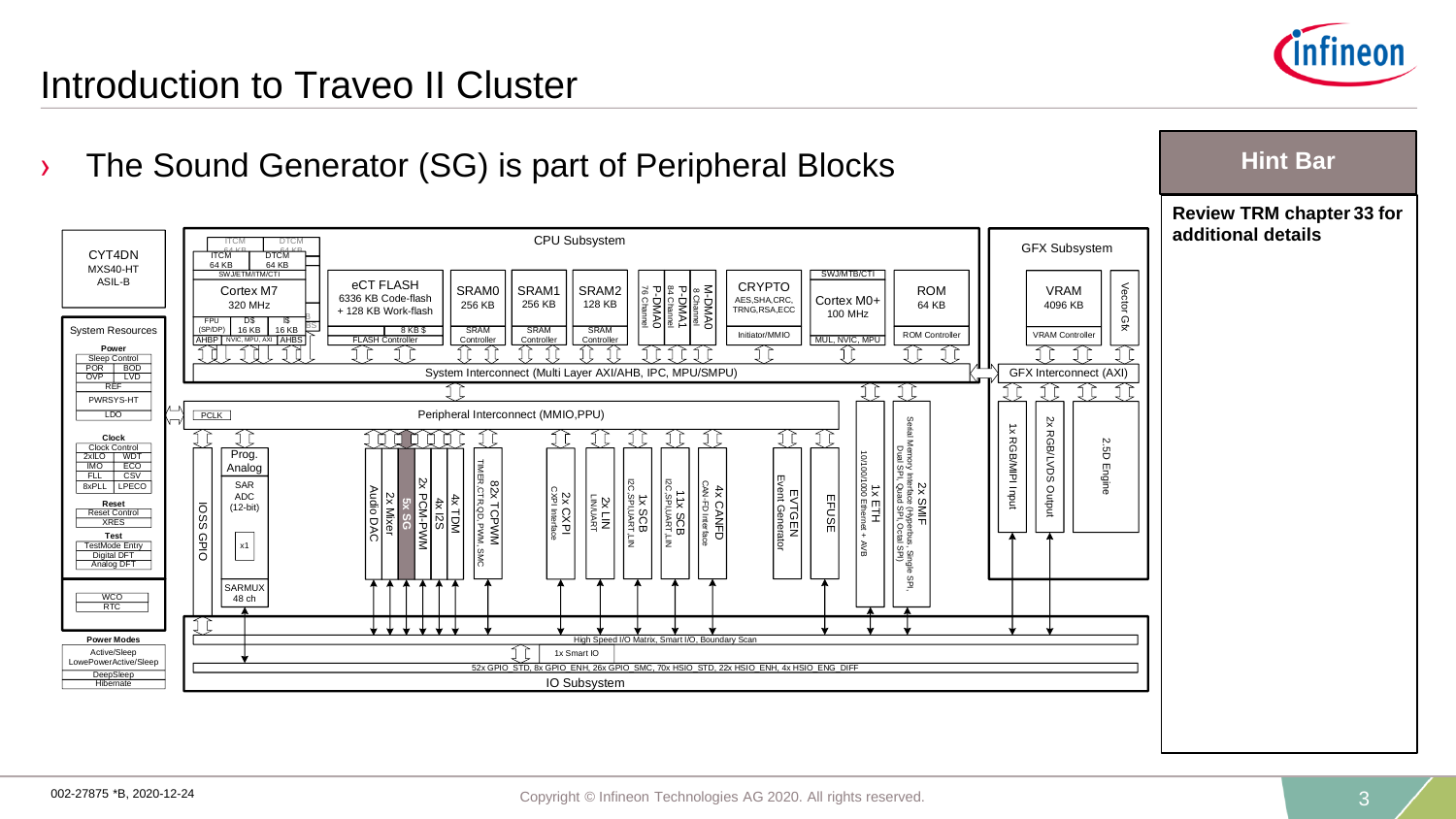

#### Sound Generator (SG) Overview

- SG produces PWM tone and amplitude signals
	- Tone signal is used to generate sound frequencies
	- Amplitude signal is used for volume control
- **Features** 
	- PWM-modulated (amplitude, tone) sound generation
	- Double-buffered segment structure control
	- Two operating modes
		- Separate volume and frequency control (two signals) format
		- Combined volume-frequency control (one signal) format
	- Programmable interface clock

|  | <b>Hint Bar</b>                                          |  |
|--|----------------------------------------------------------|--|
|  | <b>Review TRM section 33.5</b><br>for additional details |  |
|  |                                                          |  |
|  |                                                          |  |
|  |                                                          |  |
|  |                                                          |  |
|  |                                                          |  |
|  |                                                          |  |
|  |                                                          |  |
|  |                                                          |  |
|  |                                                          |  |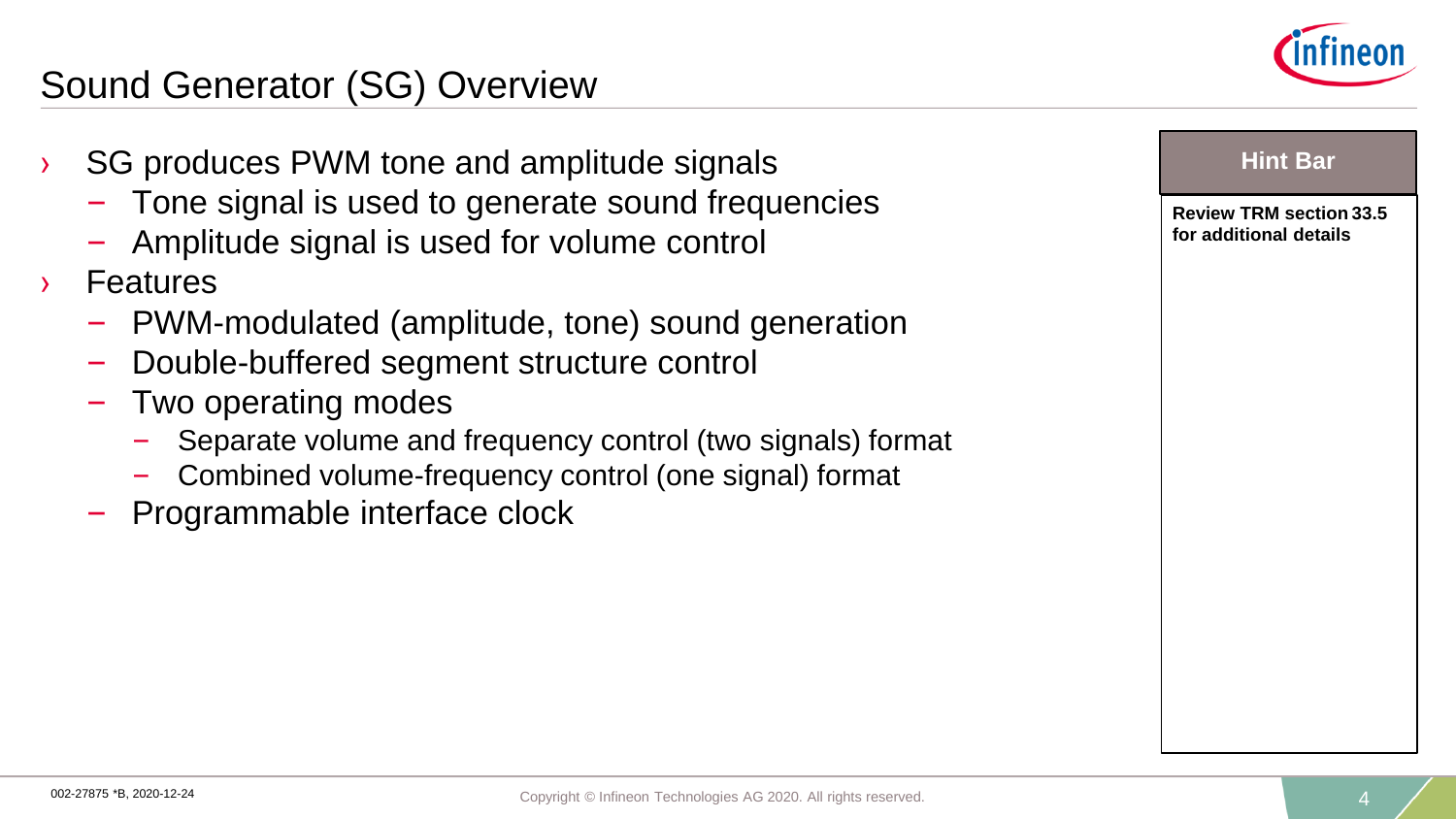<sup>1</sup> Number of transmitters (n) varies by device <sup>2</sup> See the device datasheet for assigned clocks to CLK\_IF\_SRSS[3:0] and CLK\_GRy

### SG Block Diagram

- › SG components
	- Transmitter block
	- Clock
	- Output signals and segment structure
	- Double buffering
	- Audio waveform composition

– Interrupt





**Hint Bar**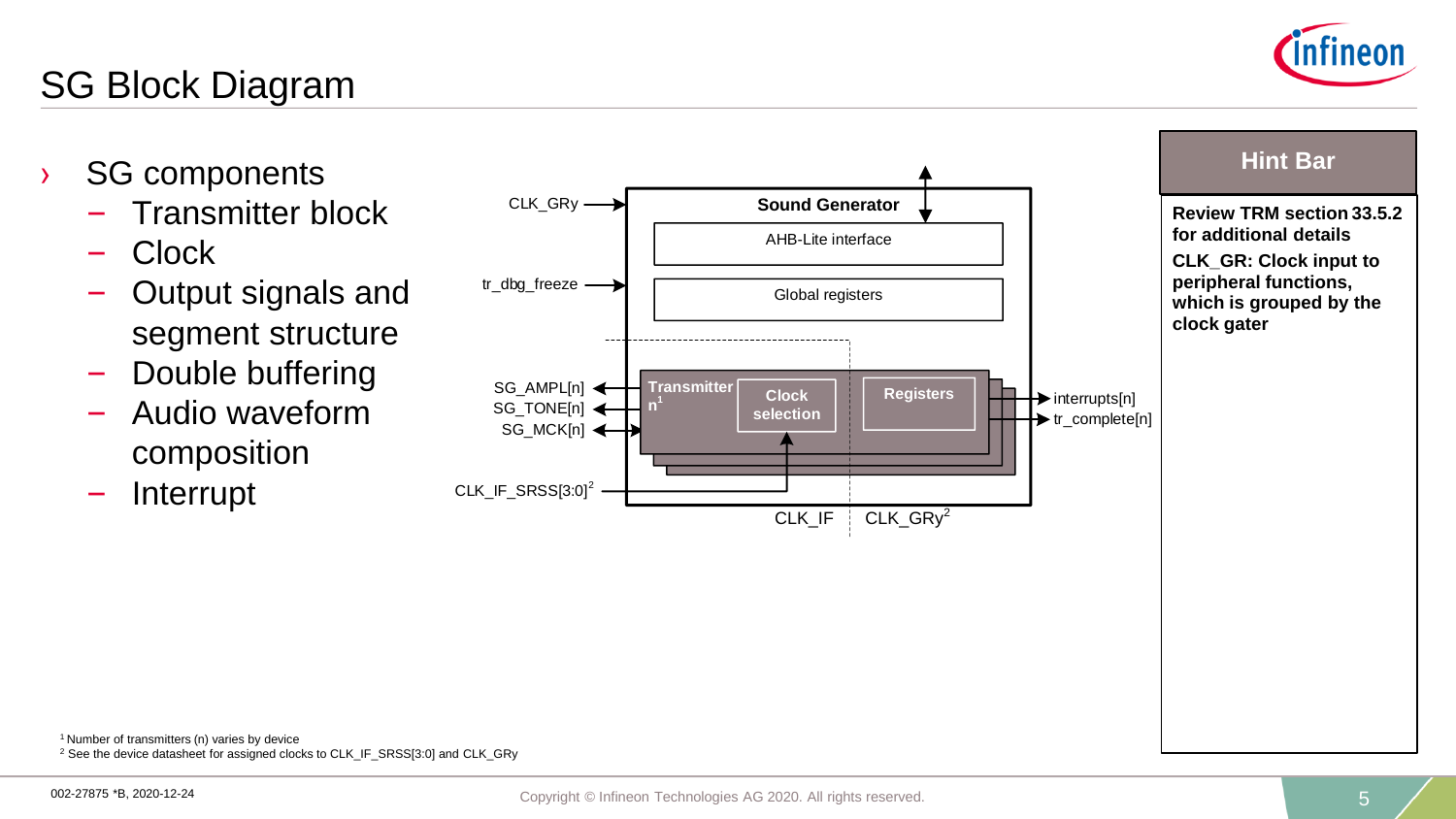

#### PWM Interface Clock

**Hint Bar**  PWM interface clock can be derived from either of these clock signals **Signal Description Review TRM section 33.5.3 for additional details** CLK IF SRSS[3:0]<sup>1</sup> SRSS clock **SG\_AMPL\_OUT:**  SG\_MCK\_IN Master interface clock **Amplitude output SG\_TONE\_OUT: Tone output** An interface clock (CLK\_IF) is derived and then gated to derive the PWM clock **Review the Clock System Training section for additional details about**   $\rightarrow$  SG\_MCK\_OUT  $\rightarrow$   $\times$ **high-frequency clocks** CLK\_IF\_SRSS[0] CLK\_IF\_SRSS[1] -**Clock gater**  $\rightarrow$ CLK IF  $\rightarrow$  "PWM clock" CLK IF SRSS[2] -CLK\_IF\_SRSS[3]  $\bowtie$ SG\_MCK\_IN SGx\_SG\_STRUCTy\_IF\_CTL.CLOCK\_DIV SGx\_SG\_STRUCTy\_IF\_CTL.CLOCK\_SEL › PWM clock drives the SG\_AMPL\_OUT and SG\_TONE\_OUT lines and its resolution determines the amplitude PWM period frequency <sup>1</sup> See the device datasheet for assigned clocks to CLK\_IF\_SRSS[3:0]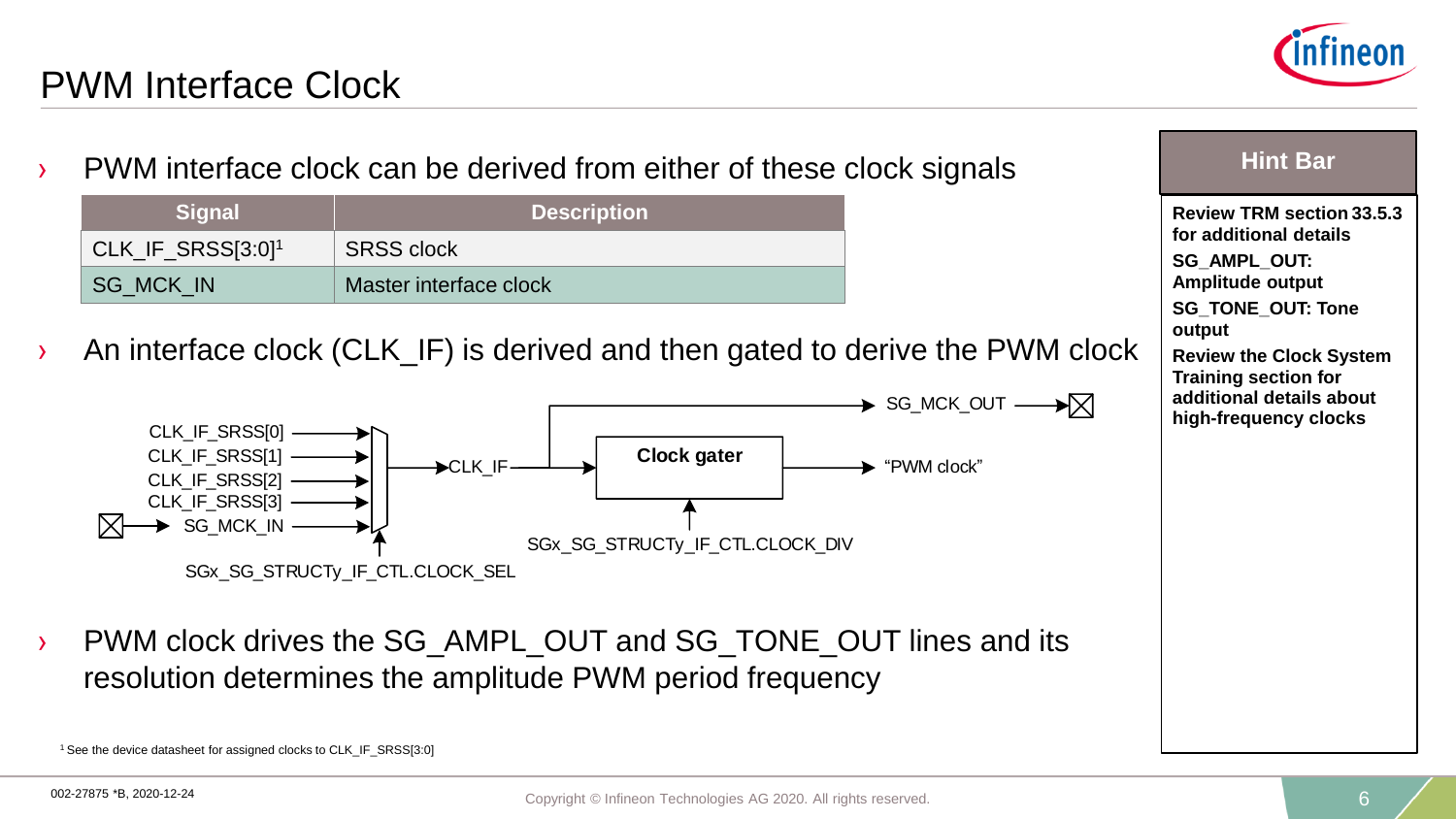

#### Output Signals and Segment Structure (1/2)

|                                              | SG creates amplitude signals (SG_AMPL) and PWM tone signals (SG_TONE)<br>Amplitude determines how loud the sound will be<br>- Tone determines the pitch of the sound<br>To control the output of SG_AMPL and SG_TONE, SG uses four 32-bit<br>segment structure registers | <b>Hint Bar</b><br><b>Review TRM section 33.5.4</b><br>for additional details<br><b>Review Registers TRM for</b><br>additional details |                 |  |
|----------------------------------------------|--------------------------------------------------------------------------------------------------------------------------------------------------------------------------------------------------------------------------------------------------------------------------|----------------------------------------------------------------------------------------------------------------------------------------|-----------------|--|
|                                              | Segment<br><b>Structure</b>                                                                                                                                                                                                                                              | <b>Description</b>                                                                                                                     | <b>Register</b> |  |
|                                              | Amplitude<br>Specifies the volume of the sound                                                                                                                                                                                                                           |                                                                                                                                        | AMPL CTL        |  |
| Specifies the frequency of the sound<br>Tone |                                                                                                                                                                                                                                                                          | TONE CTL                                                                                                                               |                 |  |
|                                              | Specifies how long a certain tone is played<br>Time<br><b>TIME CTL</b>                                                                                                                                                                                                   |                                                                                                                                        |                 |  |
| <b>Step</b><br>increasing                    |                                                                                                                                                                                                                                                                          | Specifies whether the volume is constant, decreasing, or                                                                               | <b>STEP CTL</b> |  |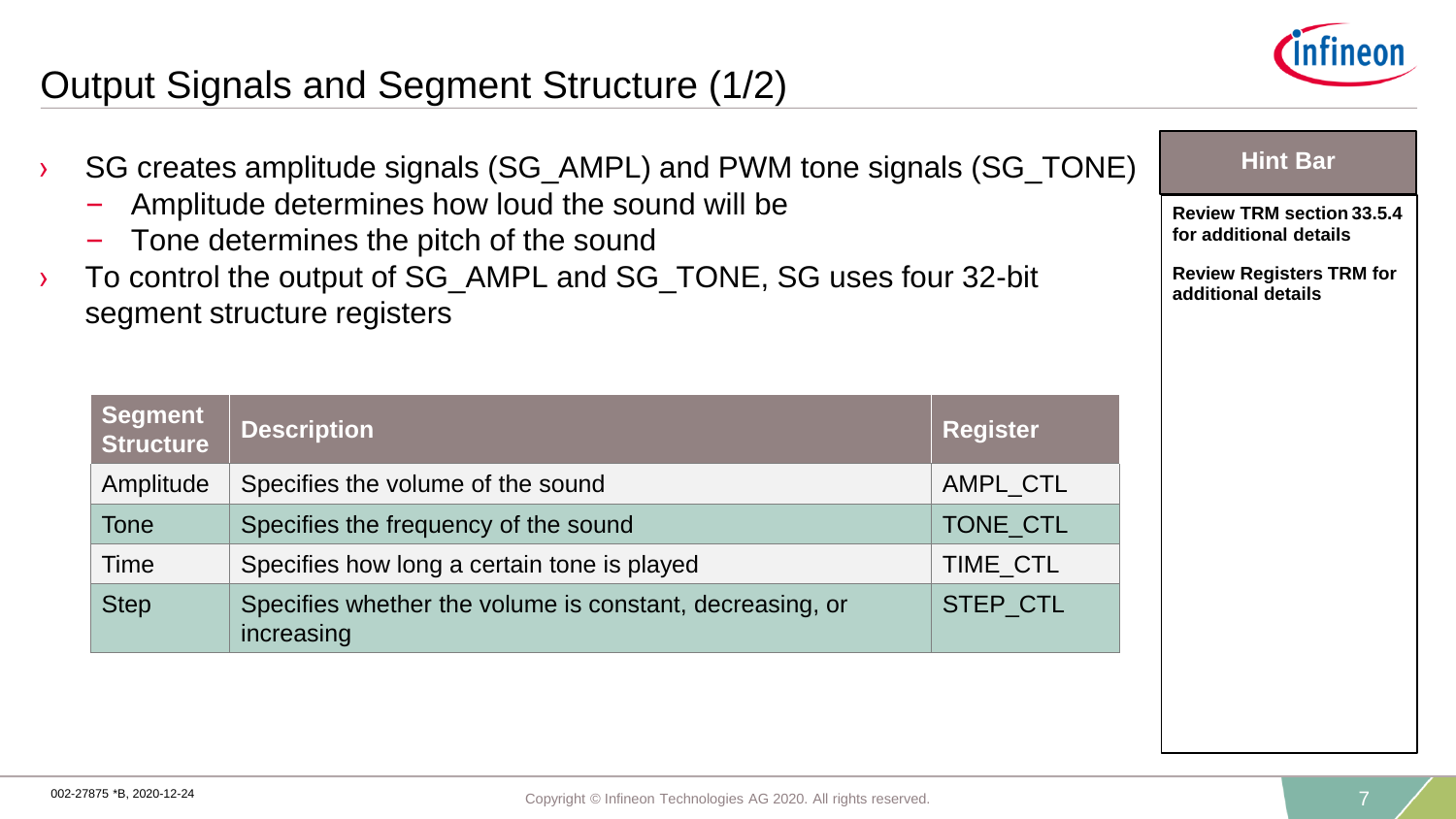

### Output Signals and Segment Structure (2/2)

- Segment structure
- 1) A single amplitude period is (AMPL\_CTL.PERIOD + 1) PWM clock cycles
- 2) The high time of an amplitude period is specified by (AMPL\_CTL.HIGH + 1) PWM clock cycles
- 3) A single tone period is two times the (TONE\_CTL.PERIOD + 1) amplitude periods
- $\overline{4}$  The high time of a tone period is defined by (TONE\_CTL.HIGH + 1) amplitude periods
- 5) A single time period is (TIME\_CTL.PERIOD
	- + 1) tone periods
- $6$  A single segment is (TIME\_CTL.NR + 1) time periods

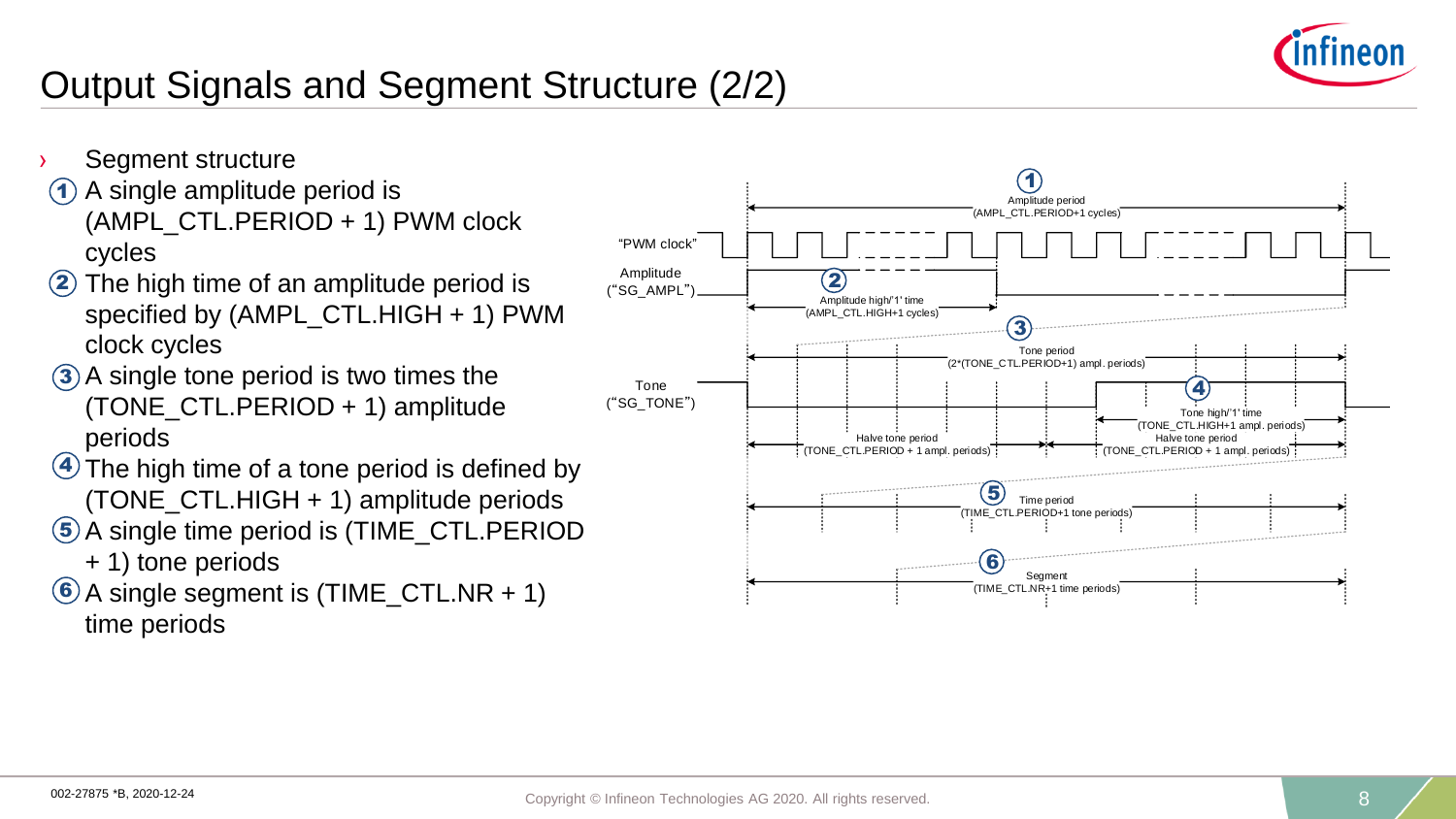

**Review TRM section 33.5.5** 

**for additional details**

#### Double Buffering

- To generate sound continuously, double-buffered structures are used **Hint Bar**
- › Current structure can control the sound generation process
- › Buffered structure can be updated by a CPU or P-DMA
- › When the current structure is complete, a completion event is activated, and the buffered structure is copied to the current structure

<sup>1</sup>Excluding Start bit or Stop bit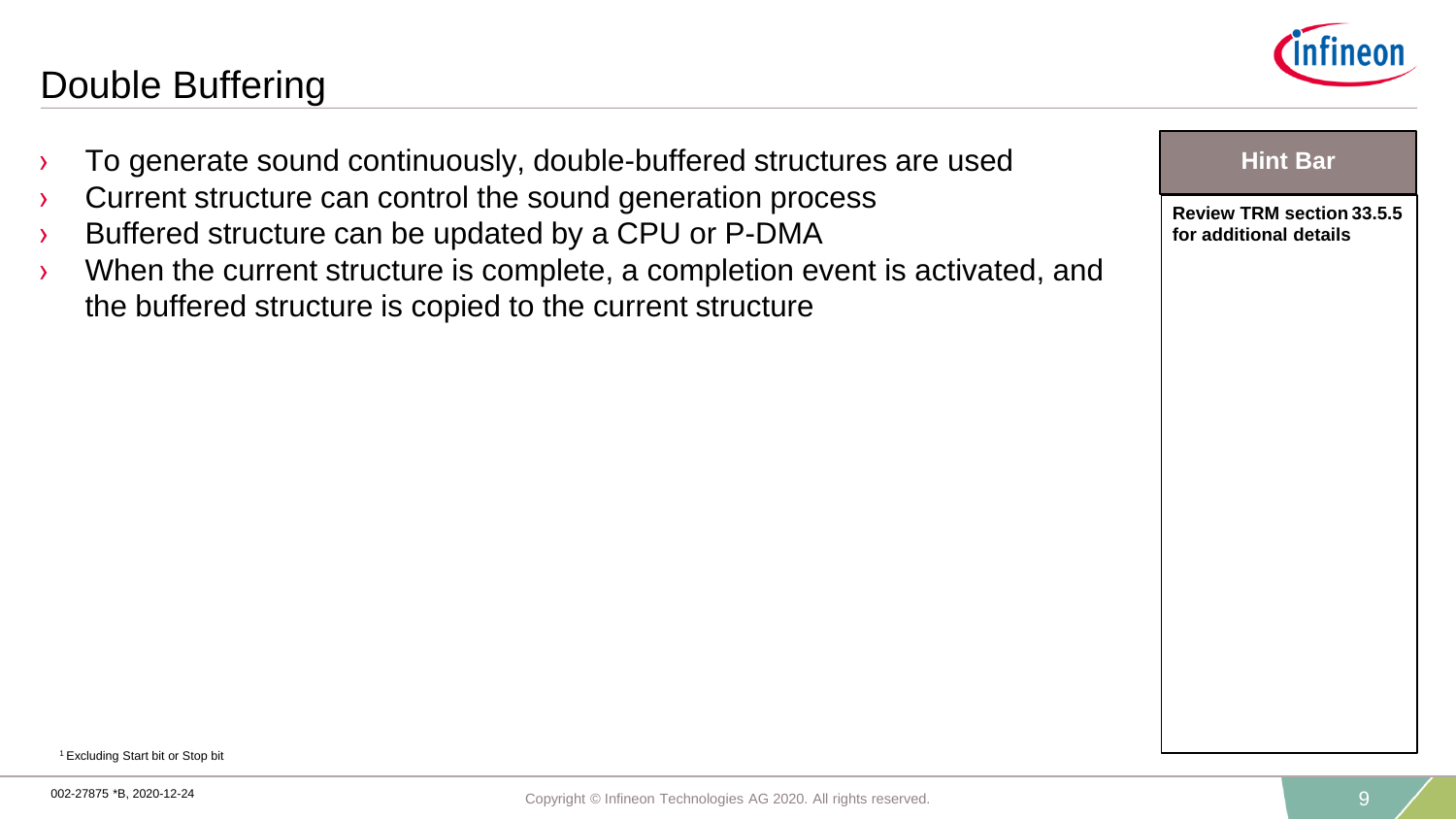

#### Audio Waveform Composition

- › In the diagram, multiple segments are used to describe a sound signal
- After each segment, hardware
	- $\mathbf{\mathbf{\textup{1}}}$  Activates a completion event that
		- Updates the current segment's structure with information of the buffered segment structure
		- Activates tr\_complete trigger
		- Activates INTR\_TX.COMPLETE interrupt cause
- 2 If the completion event is not followed by a buffered segment structure, it activates an underflow event and the sound generation ends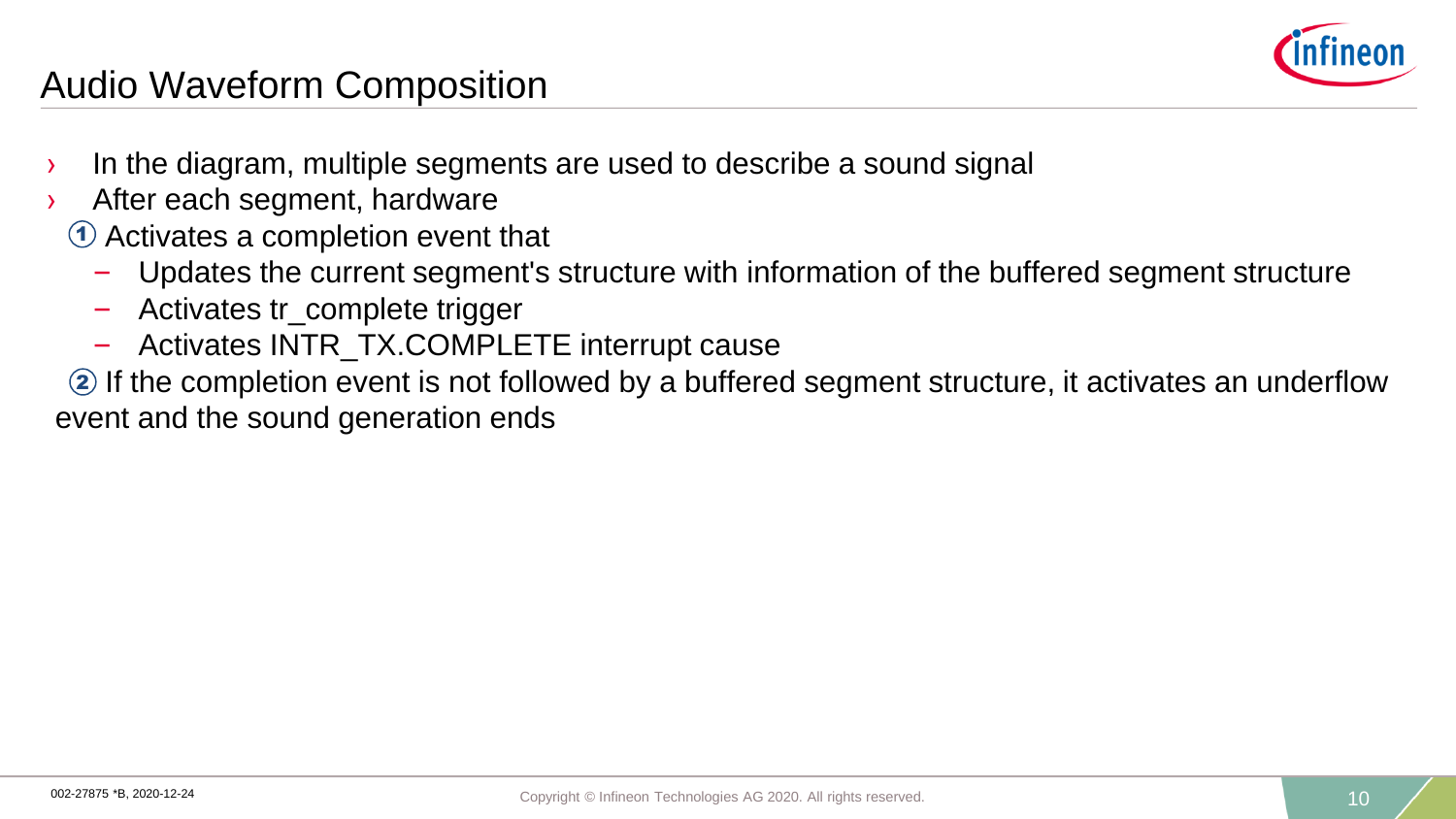

#### Audio Waveform Composition

**Audio Waveform Composition Example**

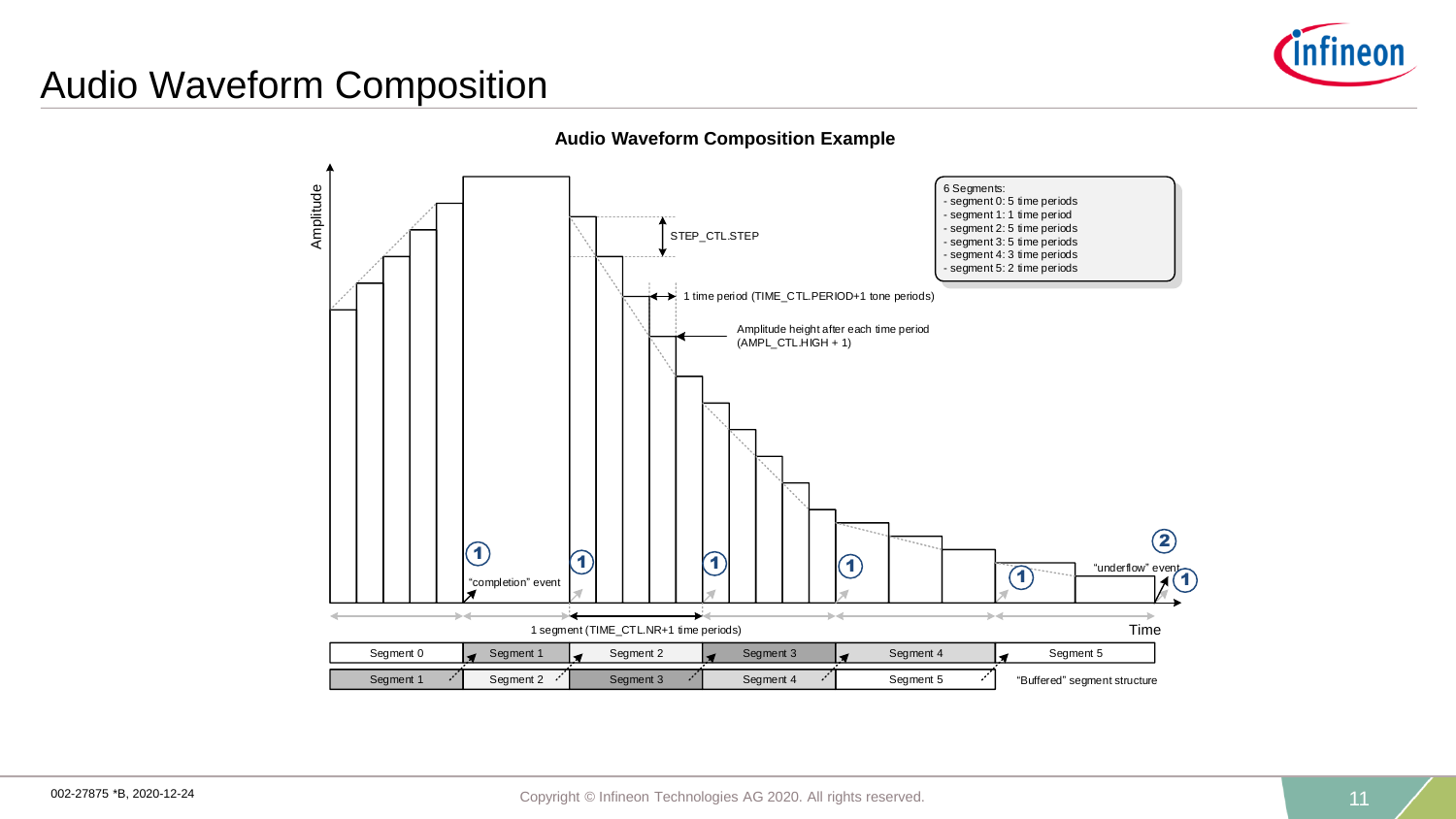#### Interrupt

› A sound generator interrupt can be triggered by any of the following events

| <b>Interrupt</b>                  | <b>Set Condition</b>                                                                                                                                                                                                        |
|-----------------------------------|-----------------------------------------------------------------------------------------------------------------------------------------------------------------------------------------------------------------------------|
| INTR_TX.COMPLETE                  | A segment descriptor is complete                                                                                                                                                                                            |
| INTR_TX.UNDERFLOW                 | A new segment structure is not available                                                                                                                                                                                    |
| INTR_TX.IF_UNDERFLOW <sup>1</sup> | Sample pairs (amplitude, tone) are not generated in time for the interface<br>logic.<br>It may indicate that the SG block system frequency is too low with respect<br>to the interface frequency (a SW configuration error) |

**Review TRM section 33.5.4 for additional details**

**Hint Bar** 

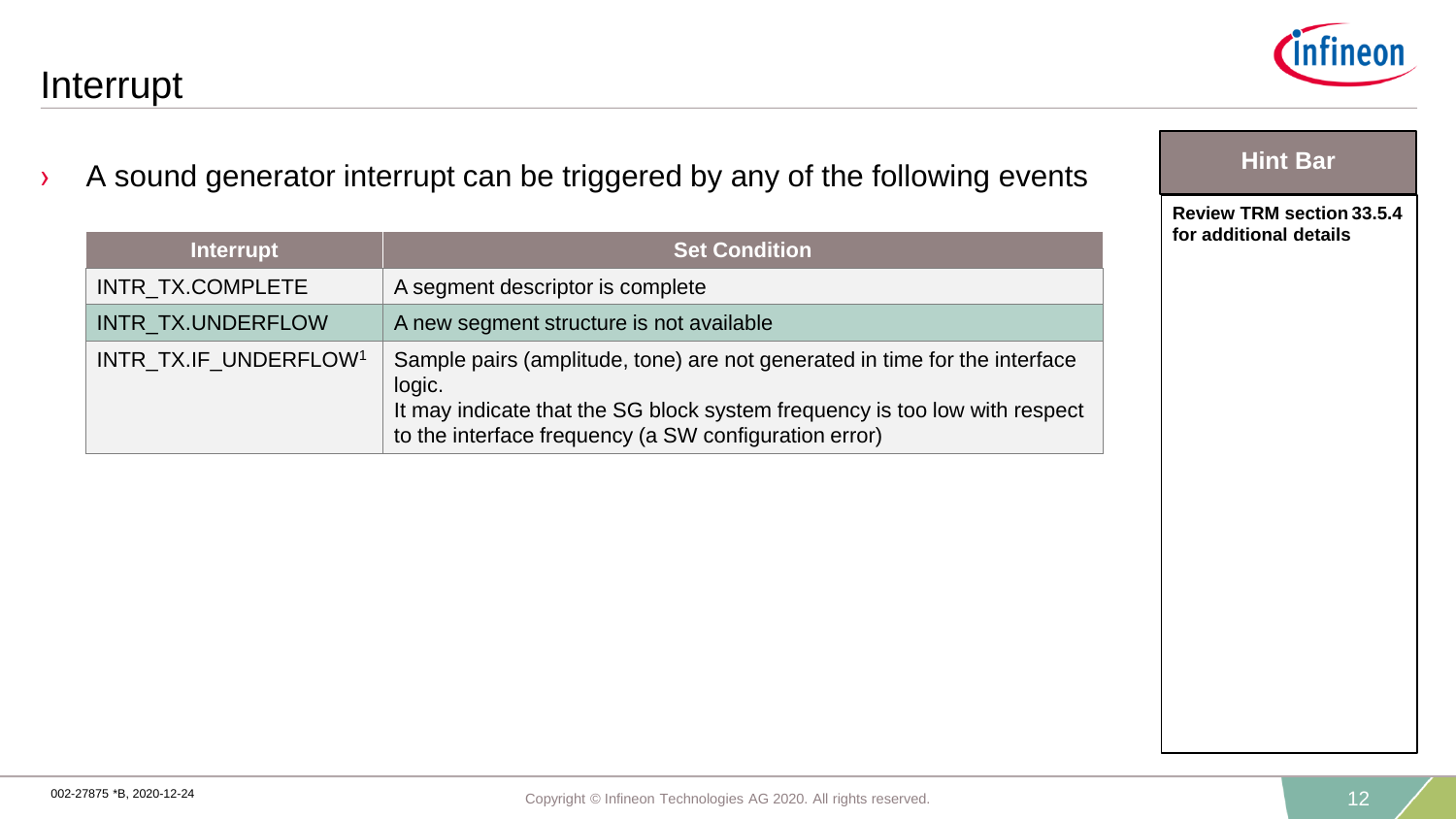

# Part of your life. Part of tomorrow.

002-27875 \*B, 2020-12-24 **Copyright © Infineon Technologies AG 2020.** All rights reserved.